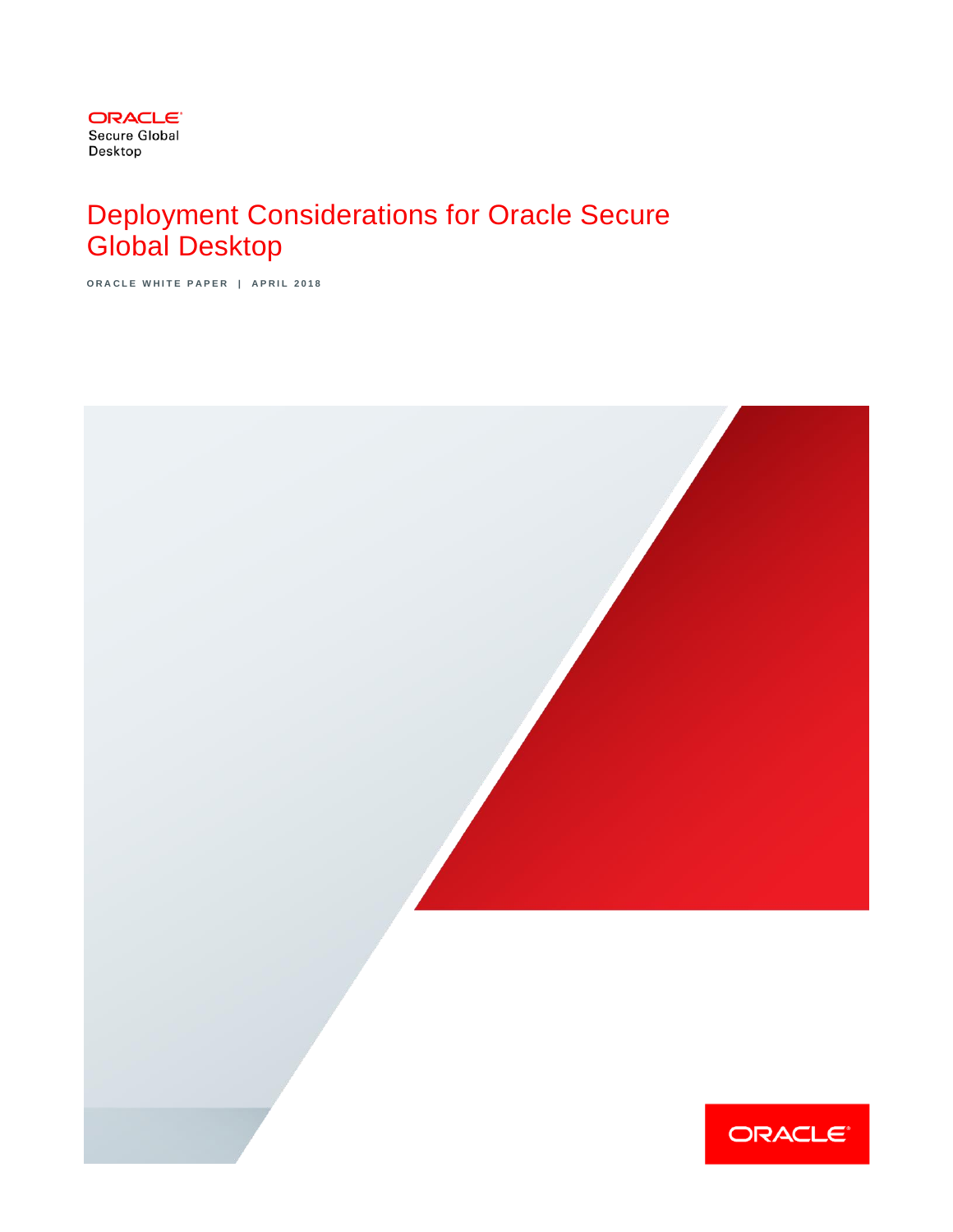# **Table of Contents**

<span id="page-1-0"></span>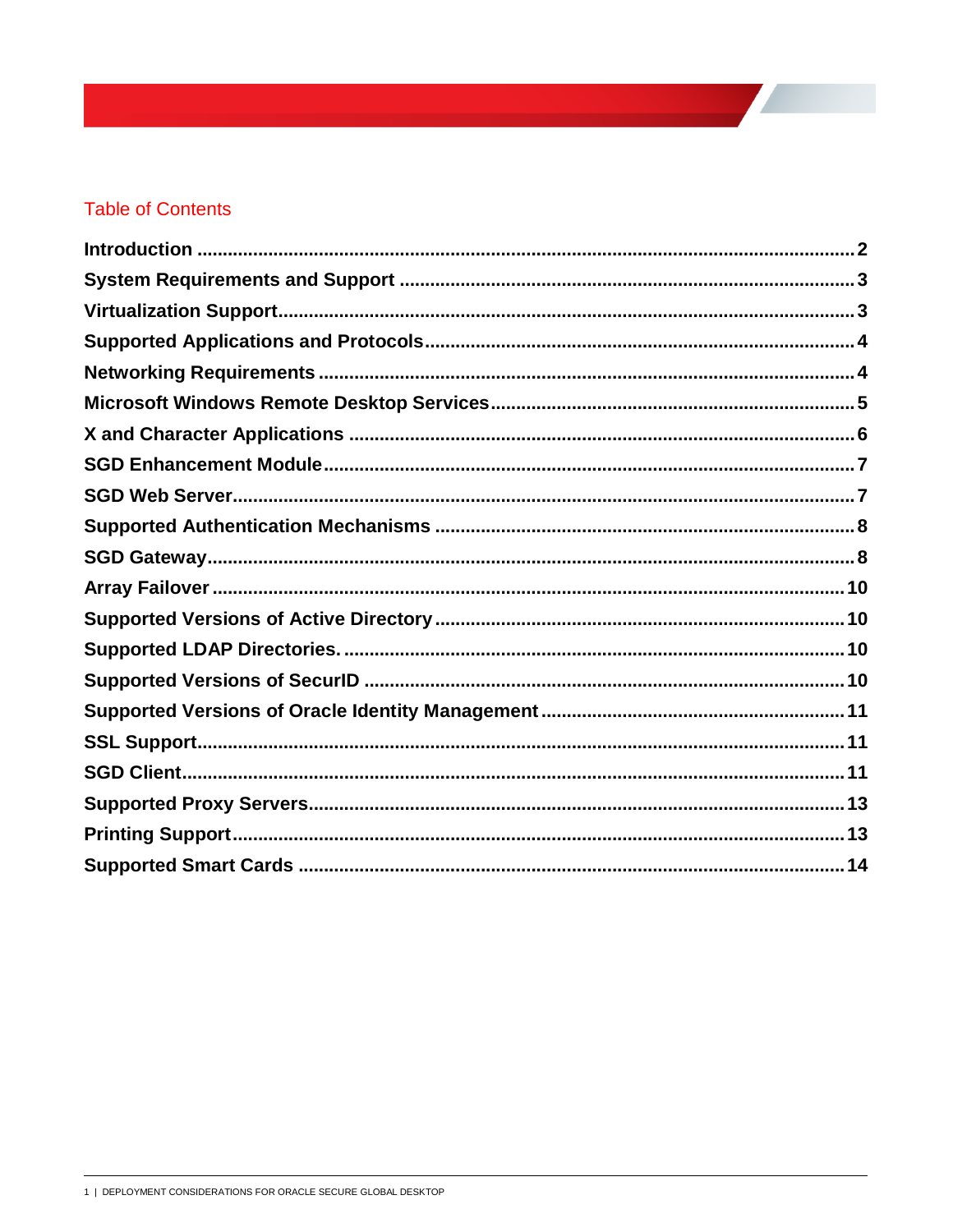### Introduction

The architecture described in this document demonstrates the design and testing of Oracle Secure Global Desktop deployments. It is intended to help IT departments plan an application deployment strategy with confidence that the configuration will meet their IT and business needs.

One of the biggest challenges IT organizations face today is how to provide users with access to their specific workspaces (applications and desktops) from any location around the globe at a moment's notice, reliably, securely? and with no performance degradation. In addition, administrators need to centrally administer access to individual workspaces across multiple locations worldwide. This is not always easy. For many customers, they have addressed these problems for thousands of employees by deploying workspaces using Oracle Secure Global Desktop. Some of the features that make Oracle Secure Global Desktop an ideal solution to these problems are:

- **» Security**: All connections are encrypted and secured and all resources are protected from unauthorized use;
- **» A consistent user interface**: Users can login to Oracle Secure Global Desktop from virtually any device in the world simply by going to a URL from a web browser and have access to their workspaces from anywhere;
- **» Client software:** IT departments do not need to maintain software on the user's desktop, as long as the browser supports Java or Java WebStart. The user can access Oracle Secure Global Desktop with any supported web browser;
- **» Clients never enter your network and data never leaves the data center:** Many IT departments chose VPN to provide encrypted access to resources over the network. With VPN the client device is being brought into your network and has access to data and can copy it to the client device. With SGD the client never enters your network and all the data stays in the data center; users simply and securely interact with provisioned applications and the data;
- **» Session mobility:** Users can pause, resume or terminate their sessions from the dynamic browser-based Oracle Secure Global Desktop workspace. This includes the ability to suspend a session and then resume it from a different device in another location (e.g., suspending a session on a PC from the office and then resuming it on a tablet device from home). This, combined with eliminating maintenance of client software on thousands of desktop machines spread across multiple time zones, can save IT departments significant administrative overhead;
- **» Simplicity and content control:** Centralized management of the applications and environments that a user has access to is built-in to Oracle Secure Global Desktop. Load-balanced pools of application servers allow the addition, removal or modification of servers to be completely transparent to end users;
- **» Performance:** The Adaptive Internet Protocol (AIP) used by Oracle Secure Global Desktop, combined with Intelligent Array Routing (IAR), and various other performance features, allows for excellent performance even over high-latency WAN links. This is crucial since IT departments have large numbers of users distributed around the world accessing multiple applications for their daily work;
- **» Monitoring:** By creating user defined Oracle Secure Global Desktop alerts in Oracle Enterprise Manager Grid Control, an IT department can continually monitor several deployment metrics such as 1) daily peak resource usage, 2) number of users, and 3) performance, via a simple dashboard that can be shared with executive management and operations teams.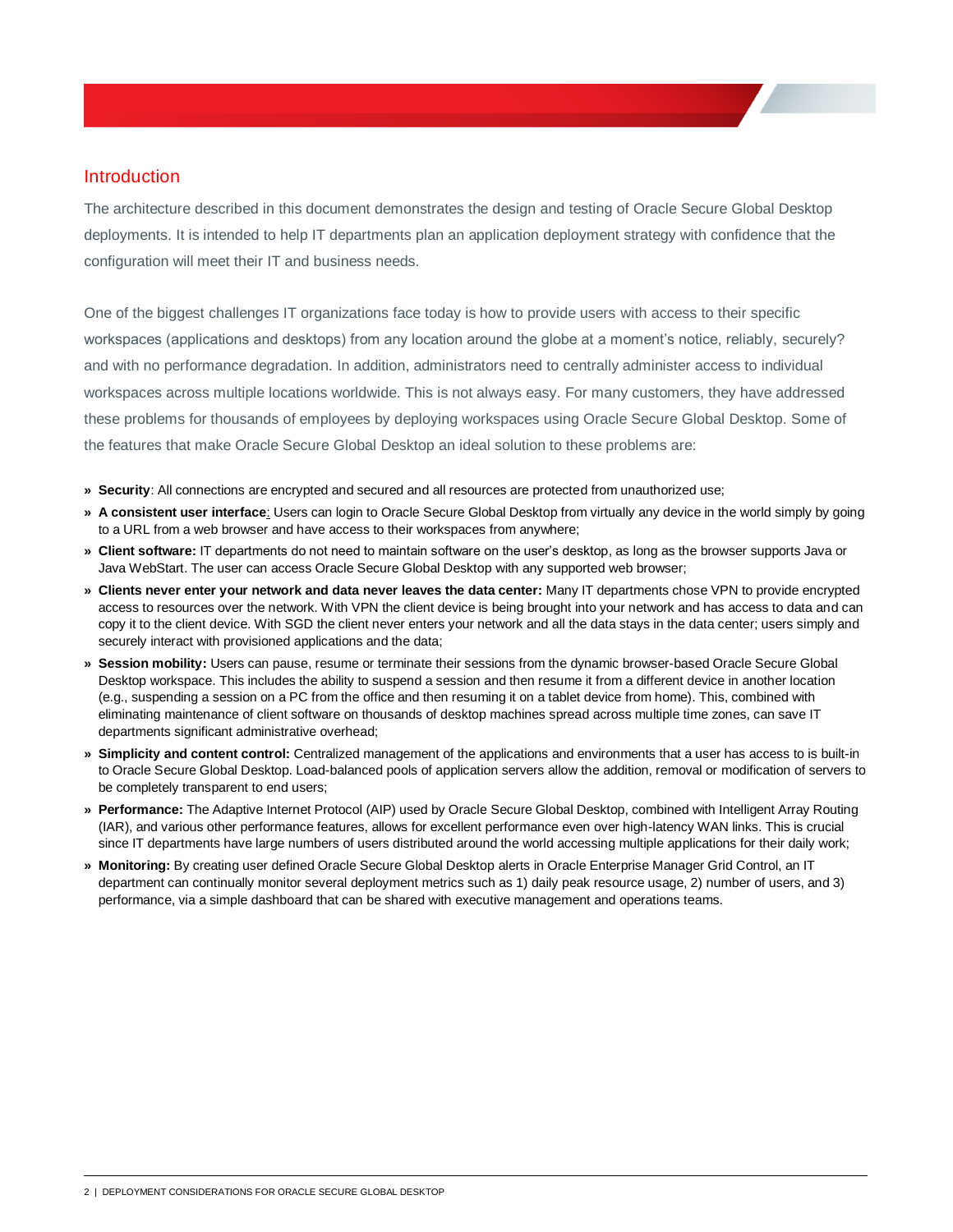# <span id="page-3-0"></span>System Requirements and Support

The version of Oracle Secure Global Desktop (SGD) that is current at the time this document is released is 5.4.

Use the following hardware requirements as a guide and not as an exact sizing tool. For detailed help with hardware requirements, contact your local Oracle sales office.

The requirements for a server hosting Oracle Secure Global Desktop can be calculated based on the following (please note, client requirements are different and are covered later in this document):

- **»** Requirements to install and run Oracle Secure Global Desktop;
- **»** Requirements for each user that logs in and runs applications.

The following are the requirements for installing and running Oracle Secure Global Desktop:

- **»** 2GB of free disk space;
- **»** 2GB of random-access memory (RAM);
- **»** 1GHz processor;
- **»** Network interface card (NIC).

This is in addition to what is required for the operating system itself and assumes the server is used only for Oracle Secure Global Desktop. The following are the requirements to support users who log in to Oracle Secure Global Desktop and run applications:

- **»** Minimum 80MB memory for each user;
- **»** 50MHz of CPU for each user.

A typical user with ten applications in the workspace and running two applications requires about 80MB of memory. For a 500 user deployment, where a typical user has two running applications, a total of 40GB memory and 5-15GHz CPU would be required. A typical application uses between 10-30MHz CPU, but actual CPU usage depends on the application. Busy applications can use between 50- 100MHz CPU.

| <b>OPERATING SYSTEM</b>                  | <b>SUPPORTED VERSIONS</b>                                                                                                            |
|------------------------------------------|--------------------------------------------------------------------------------------------------------------------------------------|
| <b>ORACLE SOLARIS ON SPARC PLATFORMS</b> | <b>ORACLE SOLARIS 10 [AT LEAST VERSION 8/11 (UPDATE 10)]</b><br><b>ORACLE SOLARIS 11</b><br>TRUSTED EXTENSIONS VERSIONS OF THE ABOVE |
| <b>ORACLE SOLARIS ON X86 PLATFORMS</b>   | <b>ORACLE SOLARIS 10 [AT LEAST VERSION 8/11 (UPDATE 10)]</b><br><b>ORACLE SOLARIS 11</b><br>TRUSTED EXTENSIONS VERSIONS OF THE ABOVE |
| <b>ORACLE LINUX (64-BIT ONLY)</b>        | 7 (AT LEAST VERSION 7.0)<br>6 (AT LEAST VERSION 6.2)<br>5 (AT LEAST VERSION 5.8)                                                     |

#### **TABLE 1. SUPPORTED INSTALLATION PLATFORMS**

### <span id="page-3-1"></span>Virtualization Support

Installation is also supported on platforms hosted on a Type 1 (bare metal) hypervisor or a Type 2 hypervisor, for example Oracle VM VirtualBox, Oracle VM Server for x86, or Oracle VM for SPARC . Issues reported on 3rd party hypervisors will be tested on the appropriate Oracle hypervisors and if the problem cannot be reproduced, the customer will need to contact their virtualization vendor for assistance.

Installation in zones is supported for Oracle Solaris platforms. Oracle Secure Global Desktop can be installed either in the global zone, or in one or more non-global zones. Installation in both the global zone and a non-global zone is **not supported**.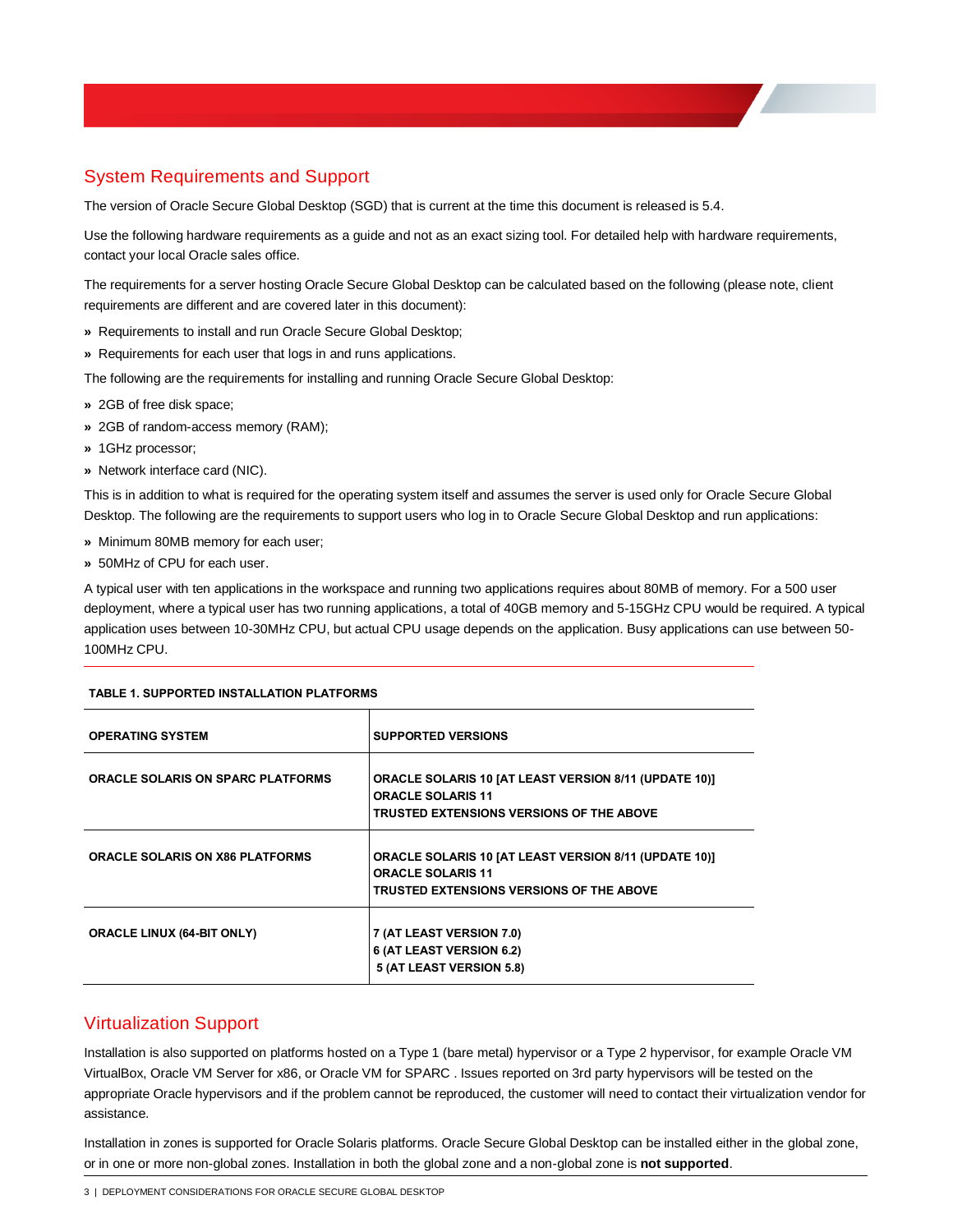On Oracle Solaris Trusted Extensions platforms, you must install Oracle Secure Global Desktop in a labeled zone. Do not install Oracle Secure Global Desktop in the global zone.

# <span id="page-4-0"></span>Supported Applications and Protocols

You can use Oracle Secure Global Desktop to access the following types of applications:

- **»** Microsoft Windows;
- **»** X applications running on Oracle Solaris, Linux, HP-UX, and AIX application servers;
- **»** Character applications running on Oracle Solaris, Linux, HP-UX, and AIX application servers;
- **»** Applications running on IBM mainframe and AS/400 systems;
- **»** Web applications, using HTML and Java technology.

Oracle Secure Global Desktop supports the following protocols for accessing applications:

- **»** Microsoft Remote Desktop Protocol (RDP) at least version 5.2;
- **»** X11;
- **»** HTTP;
- **»** HTTPS;
- **»** SSH at least version 2;
- **»** Telnet VT, American National Standards Institute (ANSI);
- **»** TN3270E;
- <span id="page-4-1"></span>**»** TN5250;

# Networking Requirements

Oracle Secure Global Desktop is a 3-tier architecture: client – SGD Gateway/Server – Application Server.

When using Oracle Secure Global Desktop, client devices never connect directly to application servers. Instead they connect to Oracle Secure Global Desktop using Hypertext Transfer Protocol over SSL or TLS (HTTPS) and Oracle's Adaptive Internet Protocol (AIP). Oracle Secure Global Desktop then connects to the application servers on the user's behalf.

You must configure your network for use with Oracle Secure Global Desktop. The following are the main requirements:

- **»** Oracle recommends the use of the SGD Gateway, which means the client only needs to be able to resolve the hostname(s) of the gateway systems, otherwise every SGD server host must have a Domain Name System (DNS) entry that can be resolved by all clients;
- **»** DNS lookups and reverse lookups for a host must always succeed;
- **»** All client devices must use DNS;
- **»** When you install Oracle Secure Global Desktop, you are asked for the DNS name to use for the Oracle Secure Global Desktop server. The DNS name must meet the following requirements:
	- **»** In a network containing a firewall, use the DNS name that the Oracle Secure Global Desktop host is known as **inside** the firewall;
	- **»** Always use fully-qualified DNS names for the Oracle Secure Global Desktop host. For example: us.example.com.

By default, Oracle Secure Global Desktop uses a query class of ANY for DNS lookups. Some firewall configurations might block this class of DNS lookups. This can lead to problems, for example when configuring Active Directory authentication using the Administration Console.

For commands where the Domain Name System (DNS) name of an Oracle Secure Global Desktop server must be specified (such as 'tarantella array join'), a warning message is shown if the fully- qualified DNS name is not used.

To be able to connect to Oracle Secure Global Desktop through a proxy server, client devices might need to be configured with the address and port number of the proxy servers. You might also need to configure Oracle Secure Global Desktop to give clients information about server-side proxy servers.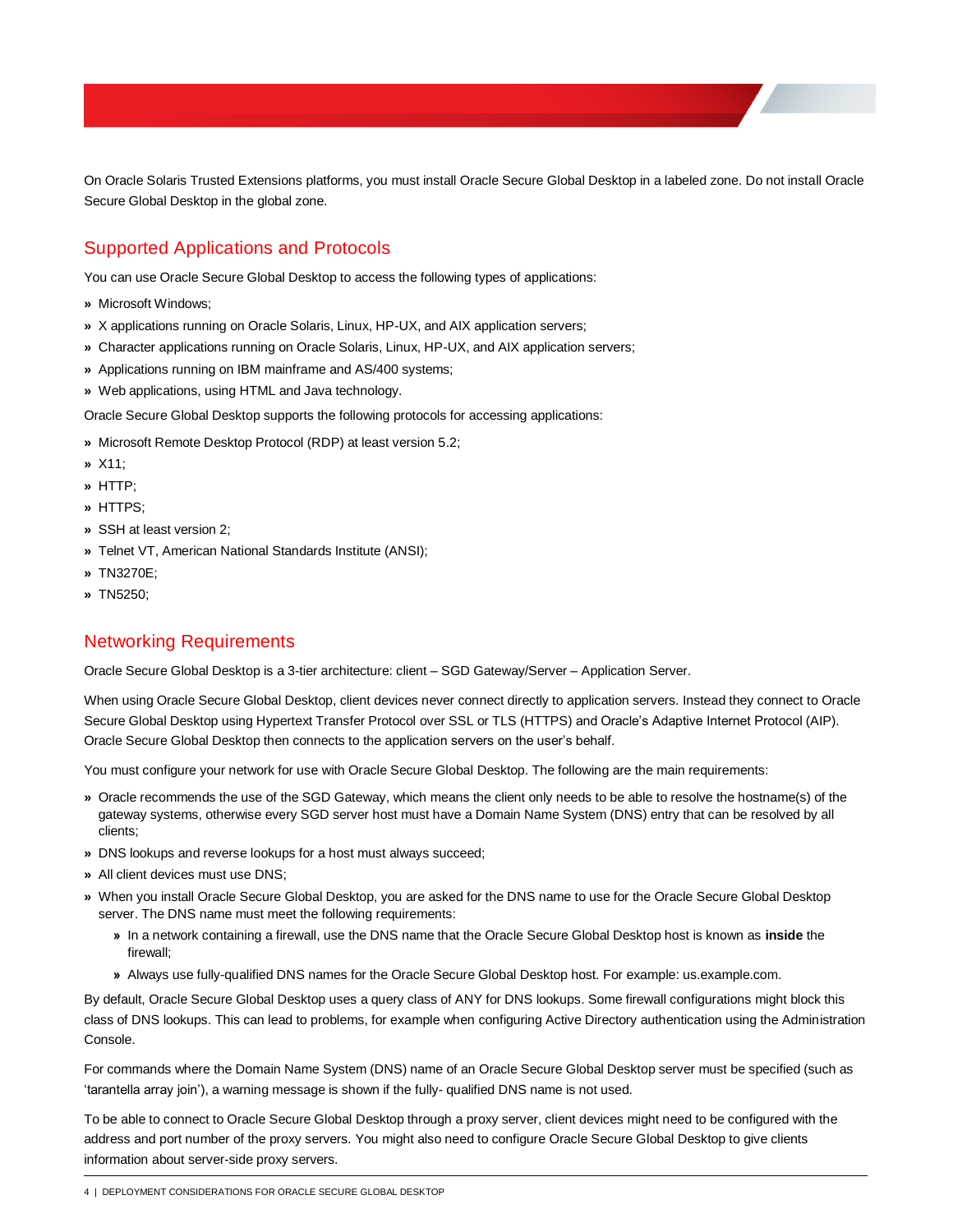*The Oracle Secure Global Desktop Administration Guide* (available from [http://www.oracle.com/technetwork/documentation/sgd-](http://www.oracle.com/technetwork/documentation/sgd-193668.html)[193668.html\)](http://www.oracle.com/technetwork/documentation/sgd-193668.html) has detailed information about all the ports used by Oracle Secure Global Desktop and how to use the product with firewalls.

Oracle recommends the use of the SGD Gateway explained in more detail further down. The gateway can be separate from the SGD server infrastructure and positioned in a DMZ. The gateway exposes only port 443 (and port 80 with redirect to 443) and encapsulates all traffic (HTTP and AIP) in SSL. When you use the SGD Gateway, client devices do NOT connect directly to Oracle Secure Global Desktop servers.

The connections between Oracle Secure Global Desktop servers and application servers are used to start applications on the application server, and to send and receive data from the application, such as key presses and display updates.

The level of security between Oracle Secure Global Desktop and your application servers depends on the types of application server and the protocols they use.

When connecting using the Telnet protocol, all communication and passwords are transmitted unencrypted. For secure connections to UNIX or Linux system application servers, use Secure Shell (SSH). SSH encrypts all communications between Oracle Secure Global Desktop hosts and encrypts passwords before they are transmitted. By default, Oracle Secure Global Desktop secures X displays using X authorization to prevent users from accessing X displays they are not authorized to access.

Windows applications use the Microsoft Remote Desktop (RDP) protocol. Connections are protected by RDP or TLS security with Network Level Authentication (NLA).

The level of security depends on the type of web server used to host the web application, as follows:

- **» HTTP web servers**  All communication is unencrypted;
- **» HTTPS web server** All communication is encrypted.

<span id="page-5-0"></span>For secure connections to web application servers, use HTTPS web servers.

### Microsoft Windows Remote Desktop Services

Oracle Secure Global Desktop does not include licenses for Microsoft Windows Remote Desktop Services. If you access remote desktop server functionality provided by Microsoft operating system products, you need to purchase additional licenses from Microsoft to use such products. Consult the license agreements for the Microsoft operating system products you are using to determine which licenses you must acquire.

Oracle Secure Global Desktop is tested against and supports RDP connections to the following versions of Microsoft Windows:

- **»** Windows Server 2012, 2012 R2, 2016;
- **»** Windows Server 2008, 2008 R2;
- **»** Windows 7 SP1;
- **»** Windows 8, 8.1;
- **»** Windows 10.

Oracle continually monitors and tests Oracle Secure Global Desktop with later versions of Microsoft Windows and updates supported platforms accordingly.

Oracle Secure Global Desktop has also been successfully tested against Windows 2003 and 2003 R2, but these operating systems are no longer supported by Microsoft. On Windows 7, Windows 8 and Windows 10 platforms, only full Windows desktop sessions are supported. Running individual applications is not supported. Seamless windows are also not supported when connecting to these operating systems.

Oracle Secure Global Desktop supports the following Windows Remote Desktop Services features:

- **»** Audio recording;
- **»** Audio redirection;
- **»** Clipboard redirection;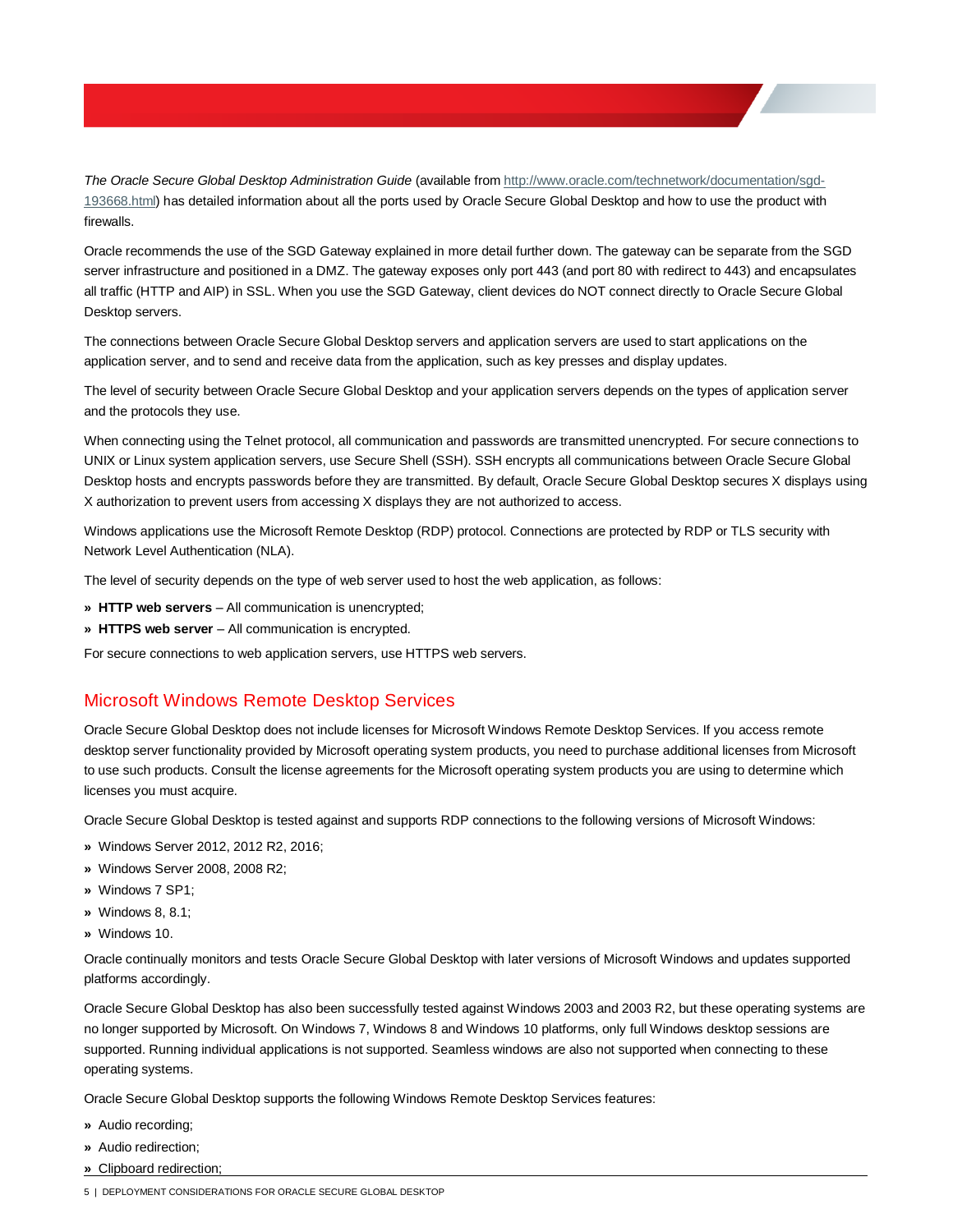- **»** Serial port mapping;
- **»** Compression;
- **»** Drive redirection;
- **»** Multi-monitor;
- **»** Network security (encryption level);
- **»** Session directory;
- **»** Smart card device redirection;
- **»** Time zone redirection;
- **»** Windows printer mapping.

Windows Server 2008 R2 and Windows 7 support audio bit rates of up to 44.1kHz. By default, Oracle Secure Global Desktop supports a bit rate of 22.05kHz. To support bit rates of up to 44.1kHz, in the Administration Console go to the Global Settings -> Client Device tab and select the Windows Audio: High Quality option.

Oracle Secure Global Desktop supports 8-bit, 16-bit, and 32-bit color depths in a Windows Remote Desktop Server session.

15-bit color depths are not supported. If this color depth is specified on the Remote Desktop Server, Oracle Secure Global Desktop automatically adjusts the color depth to 8-bit.

You can use the Low, Client-compatible, or High encryption levels with Oracle Secure Global Desktop. Oracle Secure Global Desktop does not support the Federal Information Processing Standards (FIPS) encryption level.

# <span id="page-6-0"></span>X and Character Applications

To run X and character applications, Oracle Secure Global Desktop must be able to connect to the application server that hosts the application. Oracle Secure Global Desktop supports SSH, and Telnet, as connection methods. SSH is the best for security.

Oracle Secure Global Desktop works with SSH version 2 or later. Because of SSH version compatibility problems, use the same major version of SSH, either version 2 or version 3, on all Oracle Secure Global Desktop hosts and application servers.

If you are using SSH to connect to X applications, you must enable X11 forwarding. You can do this either in your SSH configuration or by configuring the application in Oracle Secure Global Desktop.

Oracle Secure Global Desktop supports the X Security extension. The X Security extension only works with versions of SSH that support the -Y option. For OpenSSH, this is version 3.8 or later.

Oracle Secure Global Desktop includes an X server, based on X11R7.6. SGD supports the following X extensions for X applications:

- **»** BIG-REQUESTS;
- **»** Composite;
- **»** DAMAGE;
- **»** DOUBLE-BUFFER;
- **»** GLX;
- **»** Generic Event Extension;
- **»** MIT-SCREEN-SAVER;
- **»** MIT-SHM;
- **»** NATIVE-WND;
- **»** Present;
- **»** RANDR;
- **»** RDP;
- **»** RECORD;
- **»** RENDER;
- **»** SCO-MISC;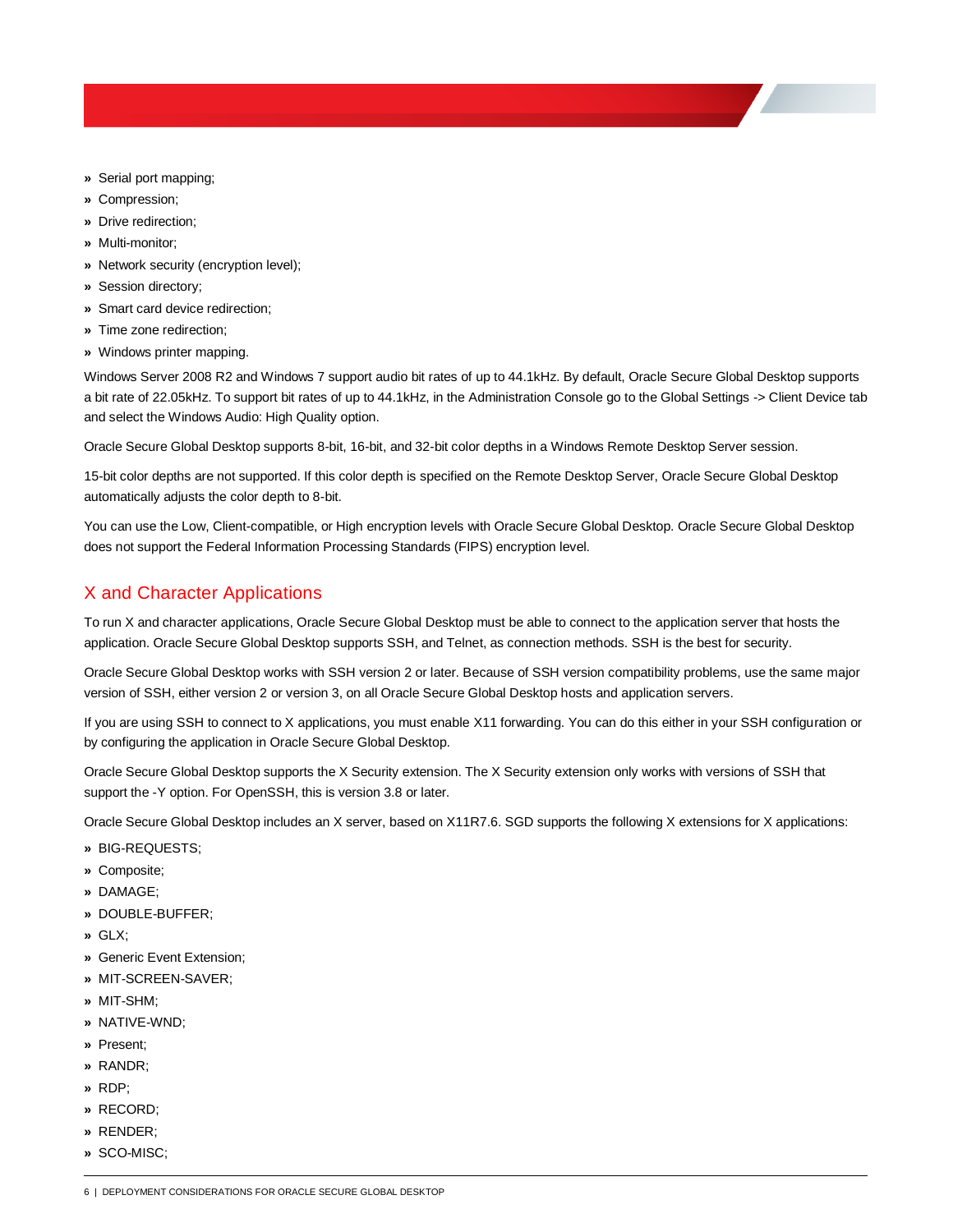- **»** SGI-GLX;
- **»** SHAPE;
- **»** SYNC;
- **»** X-Resource;
- **»** XC-MISC;
- **»** XFIXES;
- **»** XINERAMA;
- **»** XInputExtension;
- **»** XKEYBOARD;
- **»** XTEST;
- **»** XTTDEV.

By default, Oracle Secure Global Desktop runs an Input Method (IM) for UNIX platform applications for all locales except C and POSIX.

# <span id="page-7-0"></span>SGD Enhancement Module

The SGD Enhancement Module is a software component of Oracle Secure Global Desktop that can be installed on an application server to provide the following additional functionality when using applications displayed through Oracle Secure Global Desktop:

- **»** Advanced load balancing;
- **»** Client drive mapping (required for UNIX or Linux application servers only);
- **»** Seamless windows (applies to Windows application servers only);
- **»** Audio (required for UNIX or Linux application servers only).

The following table lists the supported installation platforms for the SGD Enhancement Module.

| <b>OPERATING SYSTEM</b>                  | <b>SUPPORTED VERSIONS</b>                                                                                                  |
|------------------------------------------|----------------------------------------------------------------------------------------------------------------------------|
| <b>MICROSOFT WINDOWS (64-BIT)</b>        | <b>WINDOWS SERVER 2008 R2, 2012 R2</b>                                                                                     |
| <b>ORACLE SOLARIS ON SPARC PLATFORMS</b> | ORACLE SOLARIS 10 8/11 (UPDATE 10) OR LATER<br><b>ORACLE SOLARIS 11</b><br><b>TRUSTED EXTENSIONS VERSIONS OF THE ABOVE</b> |
| <b>ORACLE SOLARIS ON X86 PLATFORMS</b>   | ORACLE SOLARIS 10 8/11 (UPDATE 10) OR LATER<br><b>ORACLE SOLARIS 11</b><br><b>TRUSTED EXTENSIONS VERSIONS OF THE ABOVE</b> |
| <b>ORACLE LINUX (32-BIT AND 64-BIT)</b>  | 5, 6, 7                                                                                                                    |

#### **TABLE 2. SUPPORTED INSTALLATION PLATFORMS FOR SGD ENHANCEMENT MODULE**

The OS versions are those that have been tested and Oracle monitors and updates the list periodically.

# <span id="page-7-1"></span>SGD Web Server

The SGD web server consists of an Apache web server and a Tomcat JavaServer Pages (JSP) technology container pre-configured for use with Oracle Secure Global Desktop. Oracle is committed to security and provides regular updates to the SGD web server components. The table lists the versions current at the time of publication.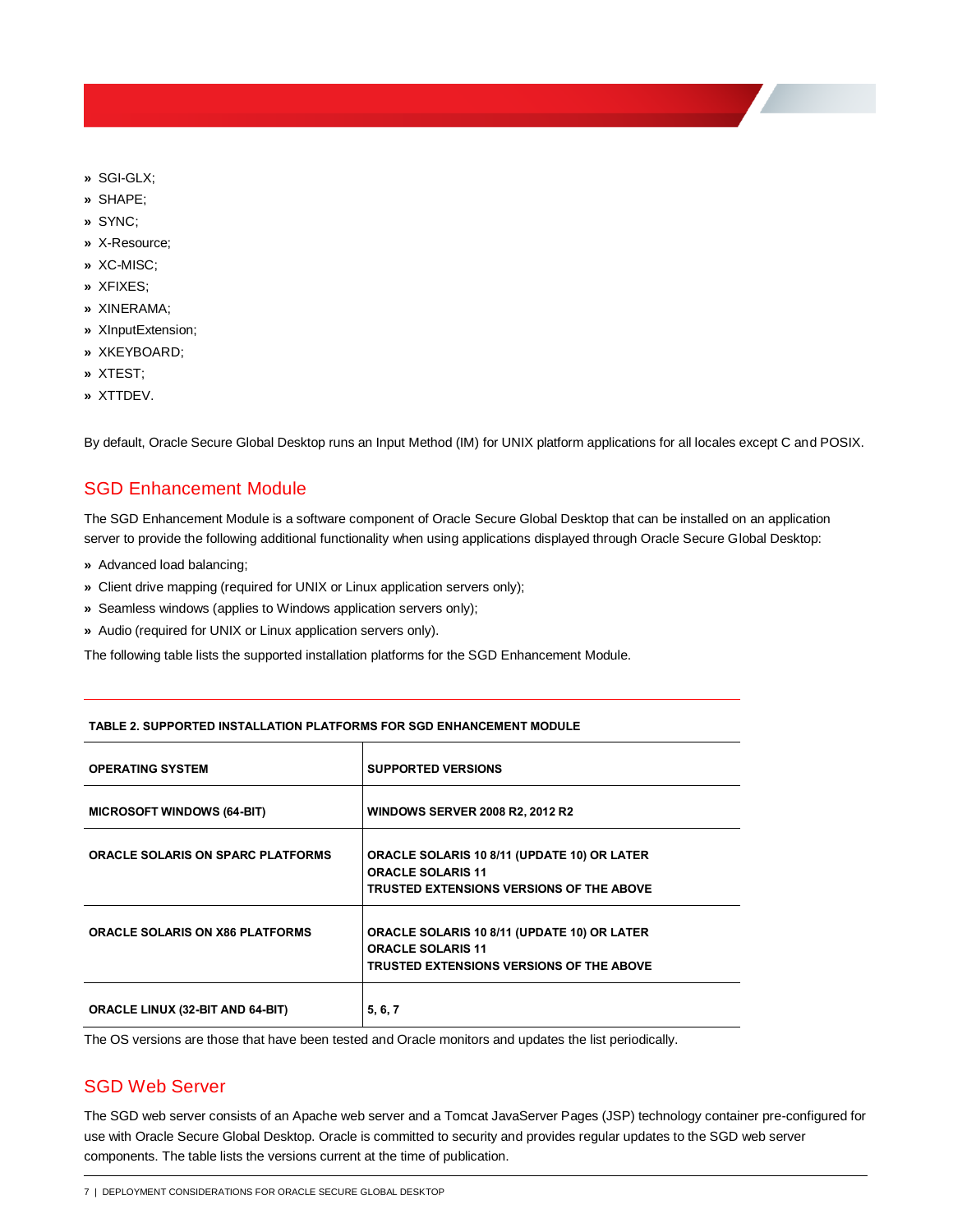#### **TABLE 3. SGD WEB SERVER COMPONENTS**

| <b>COMPONENT NAME</b>     | <b>SGD VERSION 5.4 COMPONENT VERSION AT TIME OF RELEASE</b> |
|---------------------------|-------------------------------------------------------------|
| <b>APACHE HTTP SERVER</b> | 2.4.29                                                      |
| <b>OPENSSL</b>            | 1.0.2N                                                      |
| <b>APACHE TOMCAT</b>      | 7.0.82                                                      |

The Apache web server includes all the standard Apache modules as shared objects.

The minimum Java Virtual Machine (JVM) software heap size for the Tomcat JSP technology container is 256MB.

# <span id="page-8-0"></span>Supported Authentication Mechanisms

The following are the supported mechanisms for authenticating users to Oracle Secure Global Desktop:

- **»** Lightweight Directory Access Protocol (LDAP) version 3;
- **»** Microsoft Active Directory;
- **»** Network Information Service (NIS);
- **»** Microsoft Windows Domains;
- **»** RSA SecurID;
- <span id="page-8-1"></span>**»** Web server authentication (HTTP/HTTPS Basic Authentication), including public key infrastructure (PKI) client certificates.

# SGD Gateway

The SGD Gateway is a proxy server designed to be deployed in front of an Oracle Secure Global Desktop array in a demilitarized zone (DMZ). This enables the Oracle Secure Global Desktop array to be located on the internal network of an organization. Additionally, all connections can be authenticated in the DMZ before any connections are made to the Oracle Secure Global Desktop servers in the array.

The SGD Gateway can manage load balancing of Hypertext Transfer Protocol (HTTP) connections on behalf of Oracle Secure Global Desktop servers.

The SGD Gateway consists of the following components:

- **»** Routing proxy: A Java technology-based application that routes Adaptive Internet Protocol (AIP) data connections and websocket connections to an Oracle Secure Global Desktop server. Keystores in the routing proxy contain the certificates and private keys used to secure connections for the SGD Gateway. The routing proxy uses routing tokens to manage AIP connections. A routing token is a signed, encrypted message that identifies the origin and destination Oracle Secure Global Desktop server for a route.
- **»** Reverse proxy: An Apache web server, configured to operate in reverse proxy mode. The reverse proxy also performs load balancing of HTTP connections.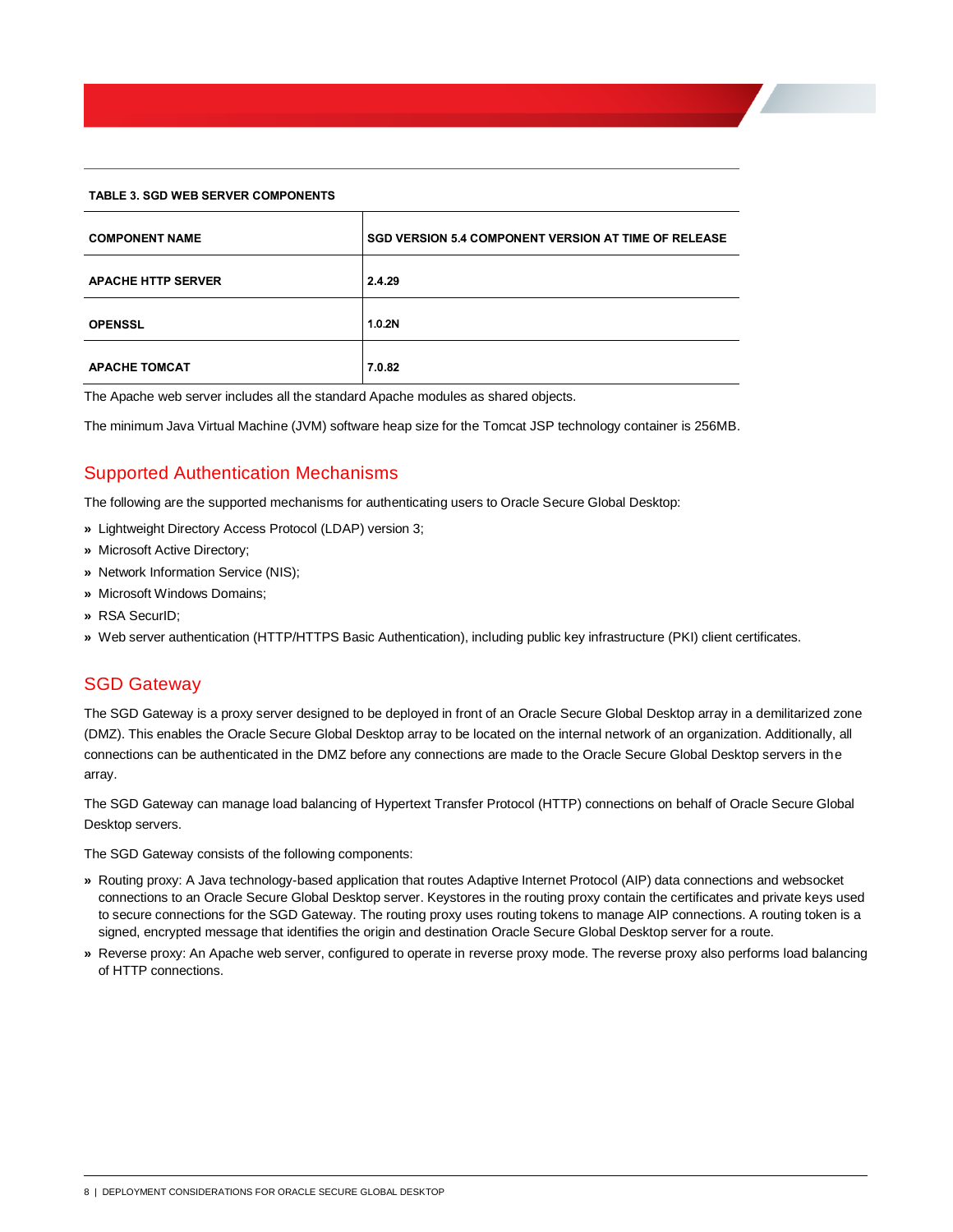

Figure 2. Example Oracle Secure Global Desktop deployment using SGD gateway

The supported installation platforms for the SGD Gateway host are shown in the following table.

| <b>OPERATING SYSTEM</b>                  | <b>SUPPORTED VERSIONS</b>                                                                |
|------------------------------------------|------------------------------------------------------------------------------------------|
| <b>ORACLE SOLARIS ON SPARC PLATFORMS</b> | ORACLE SOLARIS 10 [AT LEAST VERSION 8/11 (UPDATE 10)]<br><b>ORACLE SOLARIS 11</b>        |
| <b>ORACLE SOLARIS ON X86 PLATFORMS</b>   | <b>ORACLE SOLARIS 10 [AT LEAST VERSION 8/11 (UPDATE 10)]</b><br><b>ORACLE SOLARIS 11</b> |
| <b>ORACLE LINUX (64-BIT ONLY)</b>        | 5 (AT LEAST VERSION 5.8)<br>6 (AT LEAST VERSION 6.2)<br>7 (AT LEAST VERSION 7.0)         |

#### **TABLE 4. SUPPORTED INSTALLATION PLATFORMS FOR SGD GATEWAY SERVER**

By default, the SGD Gateway is configured to support a maximum of 100 simultaneous HTTP connections and 512 simultaneous Adaptive Internet Protocol (AIP) connections and 512 simultaneous websocket connections. The JVM memory size is optimized for this number of connections. Appendix C of the *Oracle Secure Global Desktop Gateway Administration Guide* has details of how to tune the SGD Gateway for the expected number of users.

The following requirements apply for the Oracle Secure Global Desktop servers used with the SGD Gateway:

- **»** Secure mode: By default, the SGD Gateway uses secure connections to Oracle Secure Global Desktop servers. Firewall forwarding must not be enabled;
- **»** Oracle Secure Global Desktop version: It is best to use the same (or higher) version of the SGD Gateway as that of the Oracle Secure Global Desktop server;
- **»** Clock synchronization: It is important that the system clocks on the Oracle Secure Global Desktop servers and the SGD Gateway are in synchronization. Use Network Time Protocol (NTP) software, or the *rdate* command, to ensure that the clocks are synchronized.

The Apache web server supplied with the SGD Gateway is Apache version 2.2.31. It includes the standard Apache modules for reverse proxying and load balancing. The modules are installed as Dynamic Shared Object (DSO) modules.

The SGD Gateway supports all the cipher suites available in the Java Virtual Machine. The following cipher suites are enabled by default:

- **»** TLS\_RSA\_WITH\_AES\_128\_CBC\_SHA;
- **»** TLS\_RSA\_WITH\_AES\_256\_CBC\_SHA;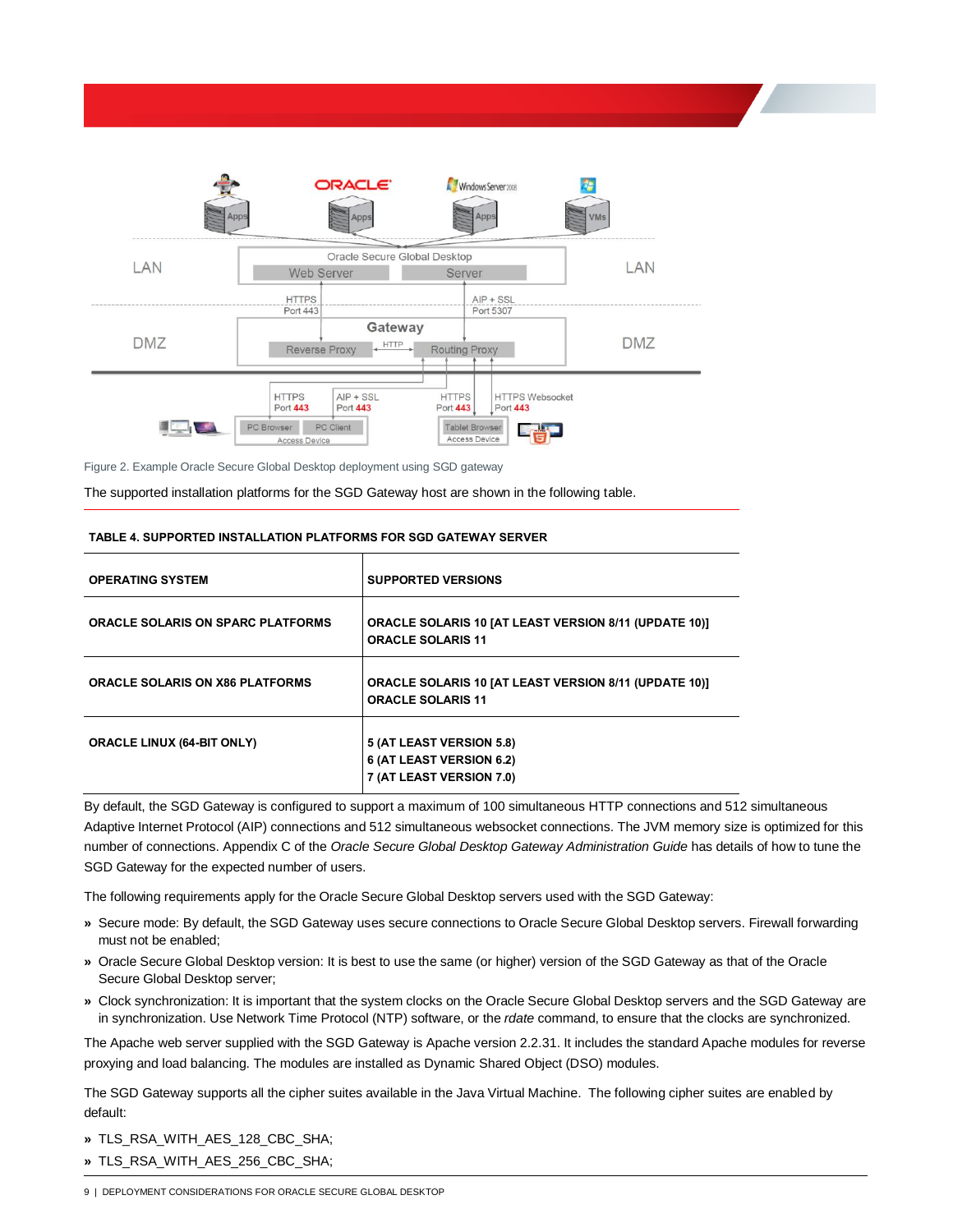- **»** TLS\_DHE\_RSA\_WITH\_AES\_128\_CBC\_SHA;
- **»** TLS\_DHE\_RSA\_WITH\_AES\_256\_CBC\_SHA;
- **»** TLS\_DHE\_DSS\_WITH\_AES\_128\_CBC\_SHA;
- **»** TLS\_DHE\_DSS\_WITH\_AES\_256\_CBC\_SHA.

Other cipher suites can be configured by the administrator, as shown in the *Oracle Secure Global Desktop Gateway Administration Guide*

# <span id="page-10-0"></span>Array Failover

An array is a collection of Oracle Secure Global Desktop servers that share configuration information. As the Oracle Secure Global Desktop servers in an array share information about user sessions and application sessions, it is important to synchronize the clocks on the Oracle Secure Global Desktop hosts. Use Network Time Protocol (NTP) software or the rdate command to ensure the clocks on all Oracle Secure Global Desktop hosts are synchronized.

Array failover is disabled by default for an Oracle Secure Global Desktop array.

When array failover is enabled for an array, the array repairs itself automatically following the loss of the primary server.

In array failover, a secondary server in the array is upgraded automatically to become the primary server.

Oracle Secure Global Desktop supports automatic recovery of an array after failover.

The process of failover, followed by recovery of the original array formation is called *array resilience*.

Array join operations are now only permitted if the clock on the server joining the array is in synchronization with the other servers in the array. If the time difference is more than one minute, the array join operation fails.

# <span id="page-10-1"></span>Supported Versions of Active Directory

Active Directory authentication and LDAP authentication are supported on the following versions of Active Directory:

- **»** Windows Server 2008;
- **»** Windows Server 2008 R2;
- **»** Windows Server 2012;
- **»** Windows Server 2012 R2;
- <span id="page-10-2"></span>**»** Windows 2016.

# Supported LDAP Directories.

Oracle Secure Global Desktop supports version 3 of the standard LDAP protocol. You can use LDAP authentication with any LDAP version 3-compliant directory server. However, Oracle Secure Global Desktop only supports the following directory servers:

- **»** Oracle Unified Directory 11gR1 (11.1.1.x), 11gR2 (11.1.2.x);
- **»** Oracle Internet Directory 11gR1 (11.1.1.x), 11gR2 (11.1.2.x);
- **»** Oracle Directory Server Enterprise Edition 11gR1 (11.1.1.x);
- **»** Microsoft Active Directory on Windows Server 2008, 2008 R2, 2012 and 2012 R2 and 2016.

Other directory servers might work, but are not supported.

# <span id="page-10-3"></span>Supported Versions of SecurID

Oracle Secure Global Desktop works with the following versions of RSA Authentication Manager (formerly known as ACE/Server).

- **»** 7.1 SP2, 7.1 SP3, 7.1 SP4;
- **»** 8.0, 8.1.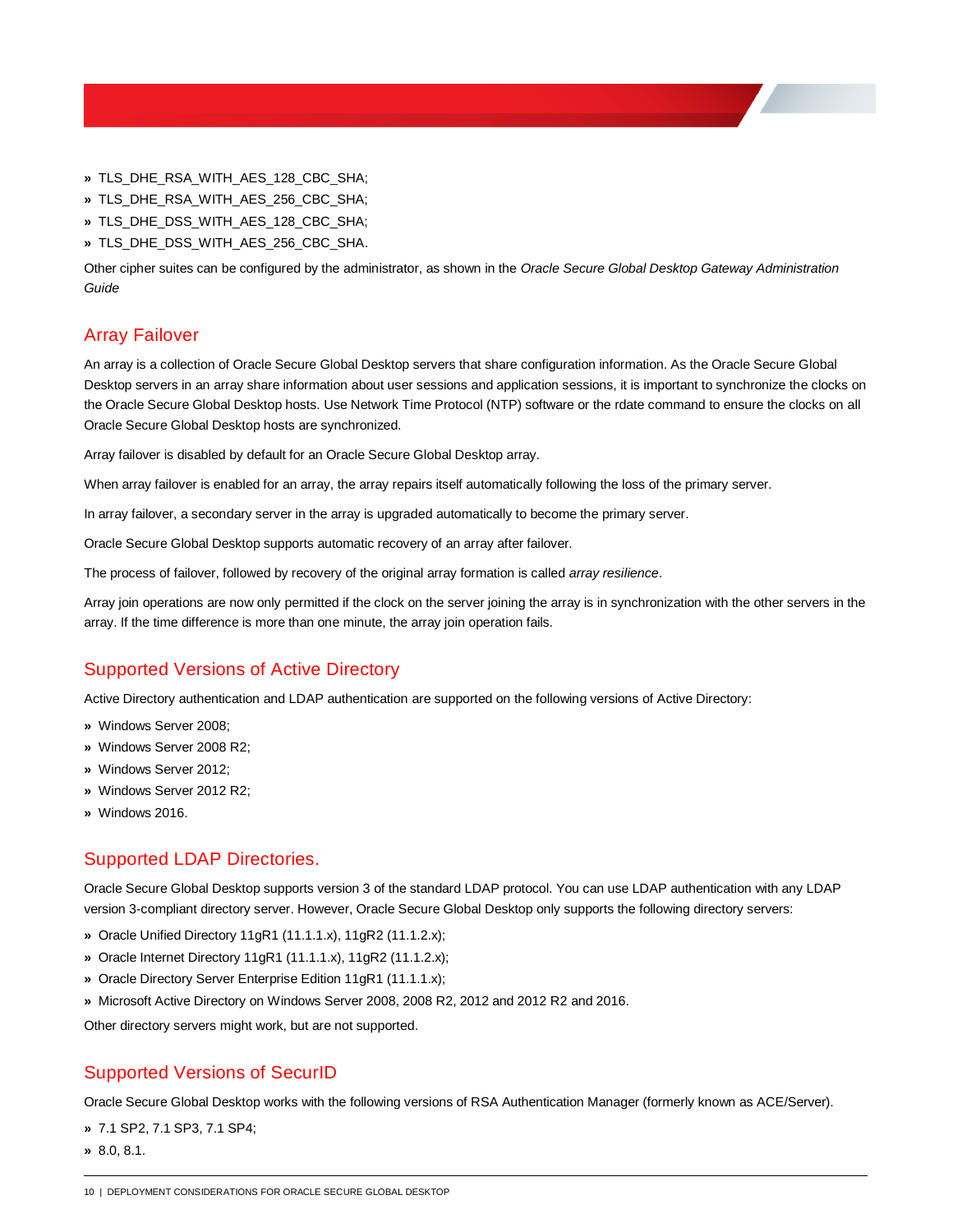Oracle Secure Global Desktop supports system-generated PINs and user-created PINs.

## <span id="page-11-0"></span>Supported Versions of Oracle Identity Management

Oracle Secure Global Desktop works with the following versions of Oracle Identity Management:

<span id="page-11-1"></span>**»** Oracle Identity Management 11gR2 (11.1.2.x).

### SSL Support

Oracle Secure Global Desktop supports TLS versions 1.0, 1.1, and 1.2.

Oracle Secure Global Desktop supports Privacy Enhanced Mail (PEM) Base 64-encoded X.509 certificates. These certificates have the following structure.

-----BEGIN CERTIFICATE-----

...*certificate*...

-----END CERTIFICATE-----

Oracle Secure Global Desktop supports the Subject Alternative Name (subjectAltName) extension for SSL certificates.

Oracle Secure Global Desktop also supports the use of the \* wildcard for the first part of the domain name, for example \*.example.com.

Oracle Secure Global Desktop includes support for a number of Certificate Authorities (CAs).

The /opt/tarantella/etc/data/cacerts.txt file contains the X.500 Distinguished Names (DNs) and MD5 signatures of all the CA certificates that Oracle Secure Global Desktop supports. Additional configuration is required to support SSL certificates signed by an unsupported CA. Intermediate CAs are supported, but additional configuration might be required if any of the certificates in the chain are signed by an unsupported CA.

Oracle Secure Global Desktop supports the use of external hardware SSL accelerators, with additional configuration.

Oracle Secure Global Desktop supports the following cipher suites:

- **»** RSA\_WITH\_AES\_256\_CBC\_SHA;
- **»** RSA\_WITH\_AES\_128\_CBC\_SHA;
- **»** RSA\_WITH\_3DES\_EDE\_CBC\_SHA;
- **»** RSA\_WITH\_RC4\_128\_SHA;
- **»** RSA\_WITH\_RC4\_128\_MD5;
- <span id="page-11-2"></span>**»** RSA\_WITH\_DES\_CBC\_SHA.

### SGD Client

The following table lists the supported client platforms for the SGD Client. Also included are the latest tested and supported browsers.

| <b>SUPPORTED CLIENT PLATFORM</b>         | <b>TESTED BROWSERS</b>                |
|------------------------------------------|---------------------------------------|
| Microsoft Windows 10 (32-bit and 64-bit) | Edge 20                               |
|                                          | <b>Mozilla Firefox 45ESR and 48RR</b> |
|                                          | Chrome 53                             |

#### **TABLE 6. SUPPORTED CLIENT PLATFORMS**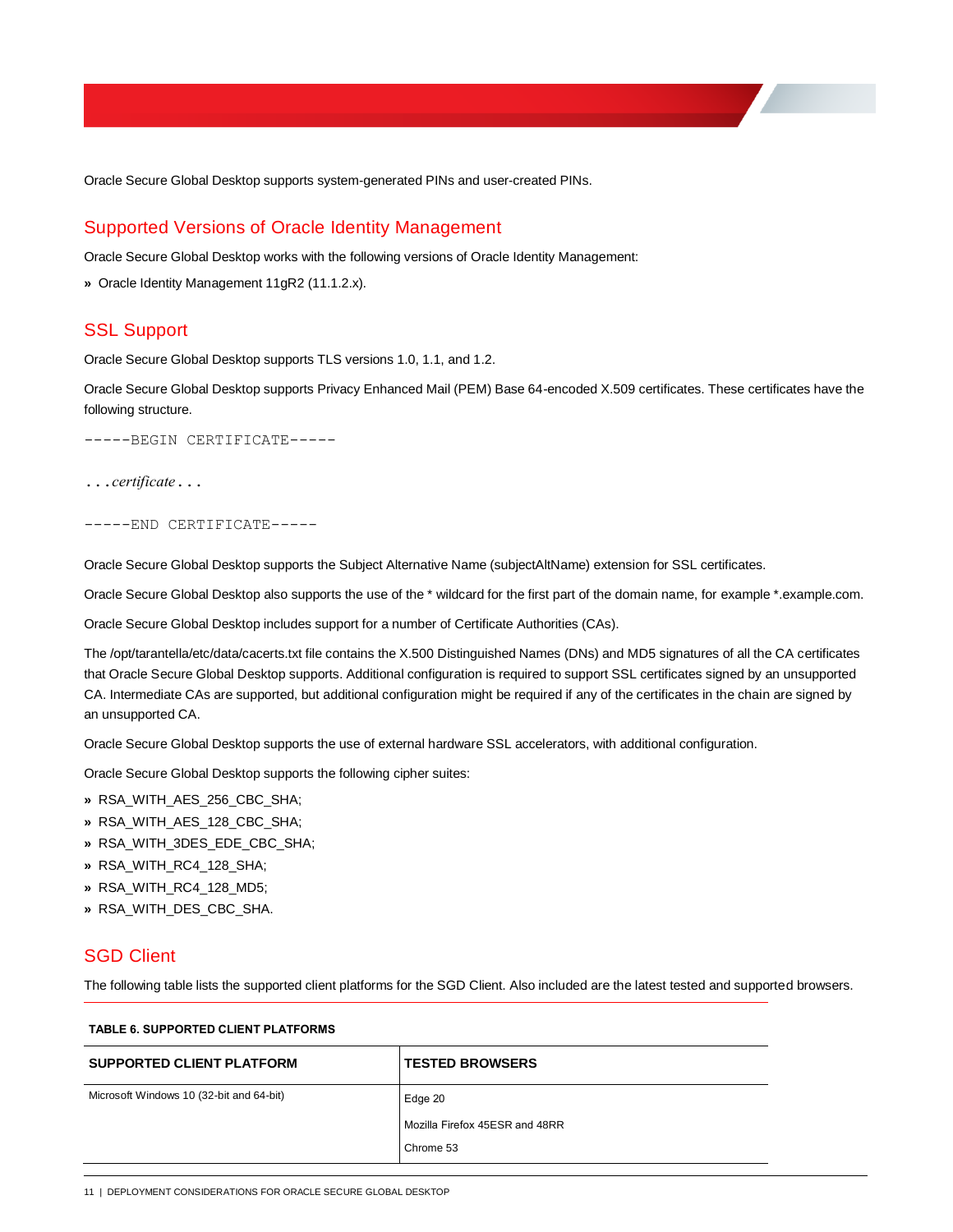| Microsoft Windows 8, 8.1 (32-bit and 64-bit) in desktop mode<br>only | Internet Explorer 10, 11            |
|----------------------------------------------------------------------|-------------------------------------|
|                                                                      | Mozilla Firefox 38.3 ESR, 41.0.1    |
|                                                                      | Chrome 52                           |
| Microsoft Windows 7 (32-bit and 64-bit)                              | Internet Explorer 10, 11            |
|                                                                      | Mozilla Firefox 38.3 ESR, 41.0.1    |
|                                                                      | Chrome 53                           |
| Sun Ray Software on Oracle Solaris (x86 and SPARC                    | Mozilla Firefox 31.0 (Solaris 10)   |
| platforms):                                                          | Mozilla Firefox 38.2.1 (Solaris 11) |
| Oracle Solaris 10 8/11 (update 10) or later<br>Oracle Solaris 11     |                                     |
|                                                                      |                                     |
| Sun Ray Software on Oracle Linux (32-bit and 64-bit):                | Mozilla Firefox                     |
| Oracle Linux 5                                                       | Chrome                              |
| Oracle Linux 6                                                       |                                     |
| Oracle Linux (32-bit and 64-bit):                                    | Mozilla Firefox 38.3.0 ESR, 41.0.2  |
| Oracle Linux 5                                                       | Chrome                              |
| Oracle Linux 6                                                       |                                     |
| Oracle Linux 7                                                       |                                     |
| Ubuntu Linux 14.04, 16.04 (32-bit and 64-bit)                        | Mozilla Firefox 31.5 ESR, 48.0.1    |
|                                                                      | Chrome 52                           |
|                                                                      |                                     |
| Mac OS X 10.9, 10.10, 10.11, 10.12, 10.13                            | Safari 7, 8, 9, 10                  |
|                                                                      | Mozilla Firefox                     |
|                                                                      | Chrome                              |
| Apple iPad on:                                                       | Safari                              |
| iOS 7, 8, 9, 10                                                      |                                     |
| Google Nexus 7 and Google Nexus 10 on:                               | Chrome                              |
| Android 5.11                                                         |                                     |
| Android 6                                                            |                                     |
| Acer Chromebook and HP Chromebook on:                                | Chrome                              |
| Chrome OS 38.0                                                       |                                     |
|                                                                      |                                     |

The Oracle Secure Global Desktop Administration Console is not supported on Safari browsers, Mac OS X or iPad client devices.

Beta versions or preview releases of browsers are not supported.

Browsers must have the JavaScript programming language enabled, and must be configured to accept cookies.

Oracle Secure Global Desktop can either use a Java plug-in or Java Web Start technology to initially install the native client; both versions 1.7 and 1.8 are supported on the client. Version 1.8 is recommended. Once the native client has been installed on the users system, Java is no longer required.

If Java technology is not available, the SGD Client can be downloaded and installed manually. Manual installation is available for all supported client platforms.

On tablet devices such as the iPad, Oracle Secure Global Desktop uses an HTML5 based client to display applications and/or desktops, within a separate browser tab (i.e. via the Safari browser). The Oracle Secure Global Desktop workspace is also accessed on iPad's safari browser.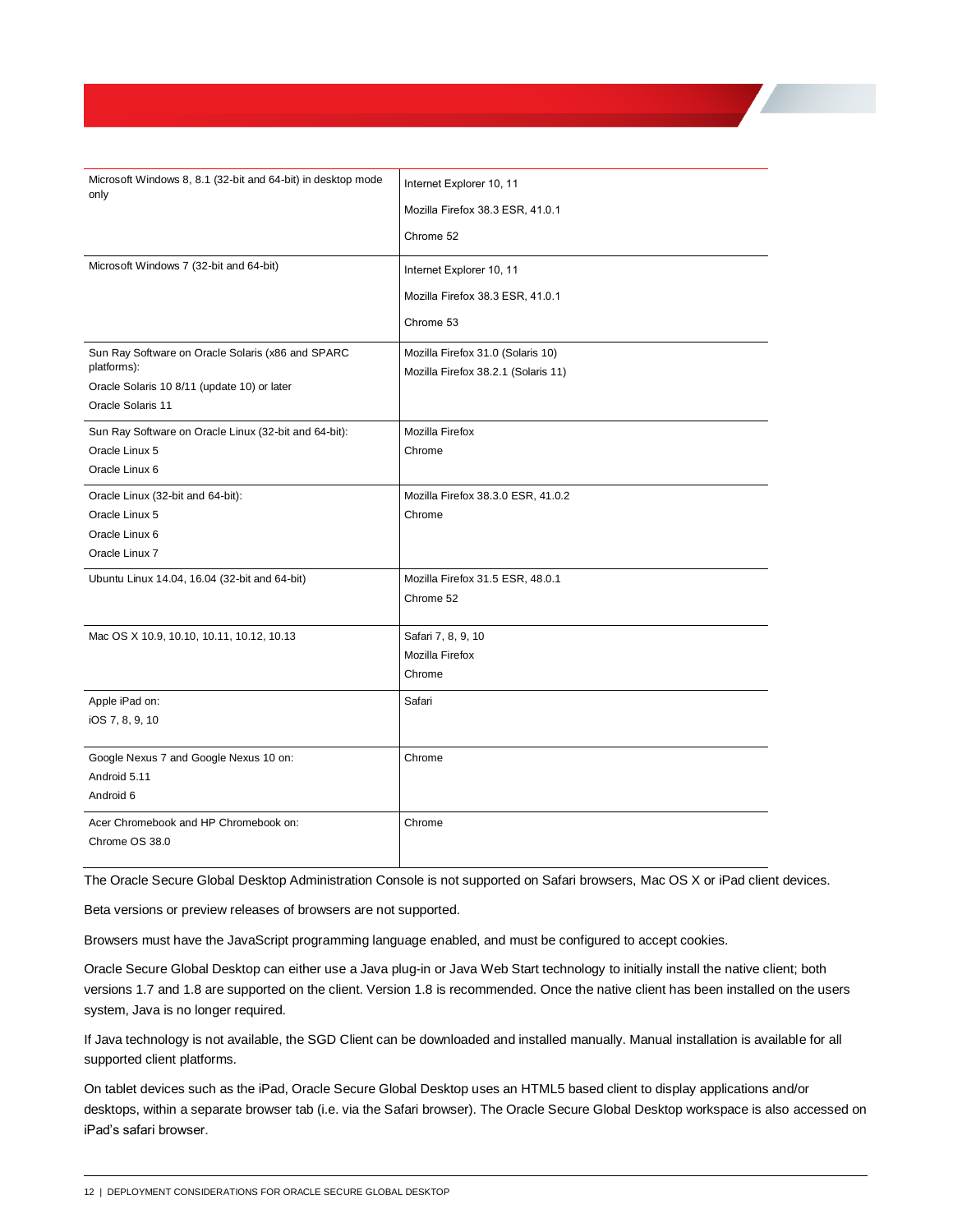When users start more than one user session using the same client device and browser, the user sessions join rather than the new session ending the existing session. For user sessions to join in this way, the browser must be configured to allow permanent cookies. If permanent cookies are not allowed, user sessions always end and this might cause application windows to disappear.

For best results, client devices must be configured for at least thousands of colors.

The SGD Client and workspace are available in the following supported languages:

- **»** English;
- **»** French;
- **»** German;
- **»** Italian;
- **»** Japanese;
- **»** Korean;
- **»** Portuguese (Brazilian);
- **»** Spanish;
- **»** Simplified Chinese;
- <span id="page-13-0"></span>**»** Traditional Chinese.

# Supported Proxy Servers

To connect to Oracle Secure Global Desktop using a proxy server, the proxy server must support tunneling. You can use HTTP, Secure (SSL) or SOCKS version 5 proxy servers.

For SOCKS version 5 proxy servers, Oracle Secure Global Desktop supports the Basic and No Authentication Required authentication methods. No server-side configuration is required.

For HTTP proxy servers, Oracle Secure Global Desktop supports the following authentication methods.

- **»** Negotiate (for NTLM authentication only);
- **»** Digest;
- **»** NTLM;
- **»** Basic;
- **»** Anonymous (no authentication required).

For the Negotiate method you must use a Windows client device and must start the SGD Client manually.

If the HTTP proxy server supports multiple authentication methods, the SGD Client selects a method automatically. The selected method is based on the order of preference shown in the above list. Negotiate has the highest order of preference, Basic has the lowest order of preference.

# <span id="page-13-1"></span>Printing Support

Oracle Secure Global Desktop supports two types of printing: PDF printing and Printer-Direct printing.

- **»** For PDF printing, Oracle Secure Global Desktop uses Ghostscript to convert print jobs into Portable Document Format (PDF) files. Your Ghostscript distribution must include the ps2pdf program. For best results, install the latest version of Ghostscript.
- **»** Oracle Secure Global Desktop supports Printer-Direct printing to PostScript, Printer Command Language (PCL), and text-only printers attached to the user's client device. The Oracle Secure Global Desktop tta\_print\_converter script performs any conversion needed to format print jobs correctly for the client printer. The tta\_print\_converter script uses Ghostscript to convert from Postscript to PCL. To support this conversion, Ghostscript must be installed on the Oracle Secure Global Desktop server. For best results, download and install the additional fonts.

To be able to use PDF printing, a PDF viewer must be installed on the client device. Oracle Secure Global Desktop supports the following PDF viewers by default.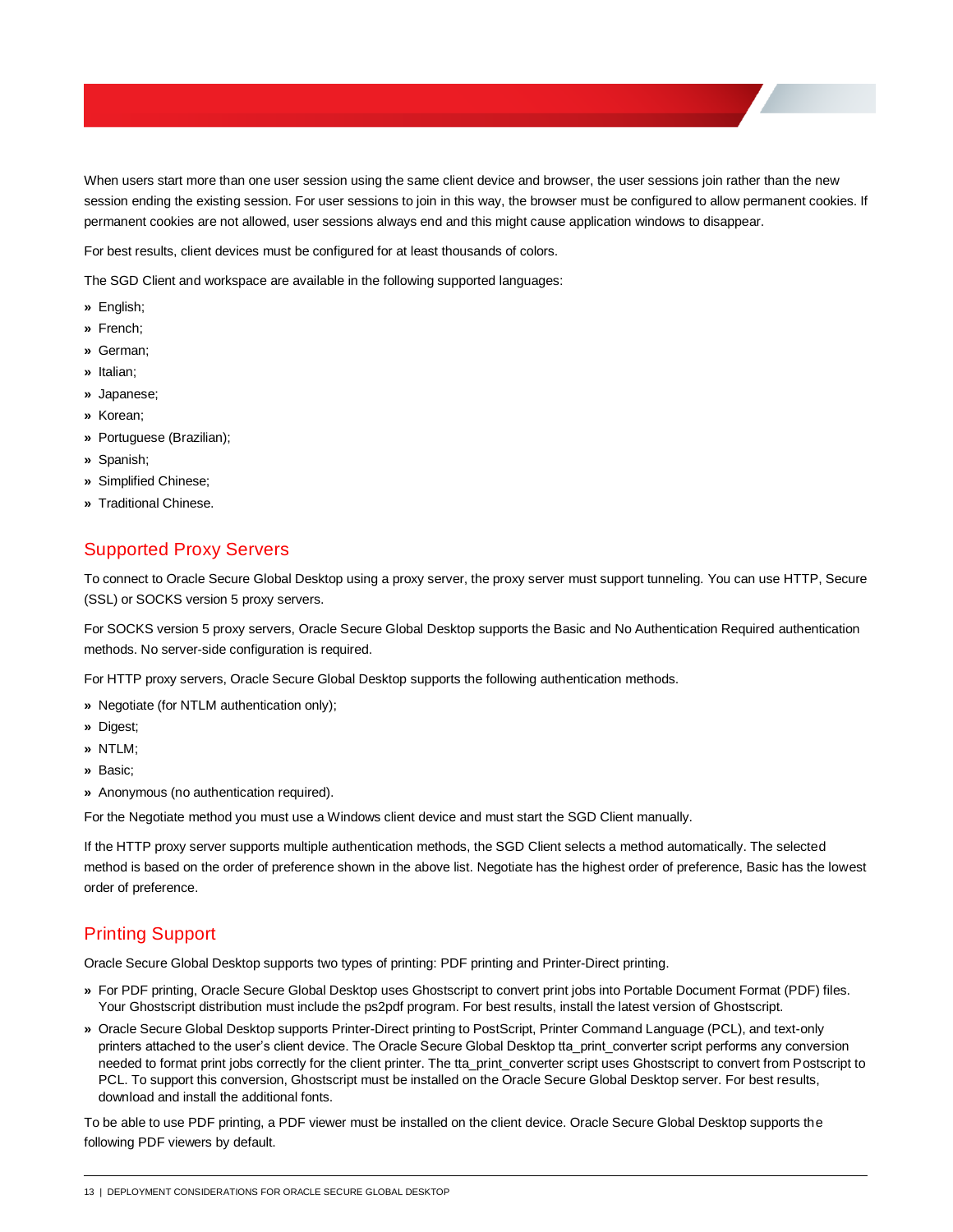#### **TABLE 7. SUPPORTED PDF VIEWERS**

| <b>CLIENT PLATFORM</b>      | <b>DEFAULT PDF VIEWER</b>                                                         |
|-----------------------------|-----------------------------------------------------------------------------------|
| Microsoft Windows platforms | Adobe Reader                                                                      |
| Oracle Linux                | GNOME PDF Viewer (gpdf)<br>Evince Document Viewer (evince)<br>X PDF Reader (xpdf) |
| Mac OS X                    | Preview App (/Applications/Preview.app)                                           |

The default printer driver used for Portable Document Format (PDF) printing from Windows application servers is HP Color LaserJet 2800 Series PS. On tablet computers, the browser plug-in is used to display PDF files.

# <span id="page-14-0"></span>Supported Smart Cards

Oracle Secure Global Desktop works with Personal Computer/Smart Card (PC/SC)-compliant smart cards and readers supported for use with Microsoft Remote Desktop Services